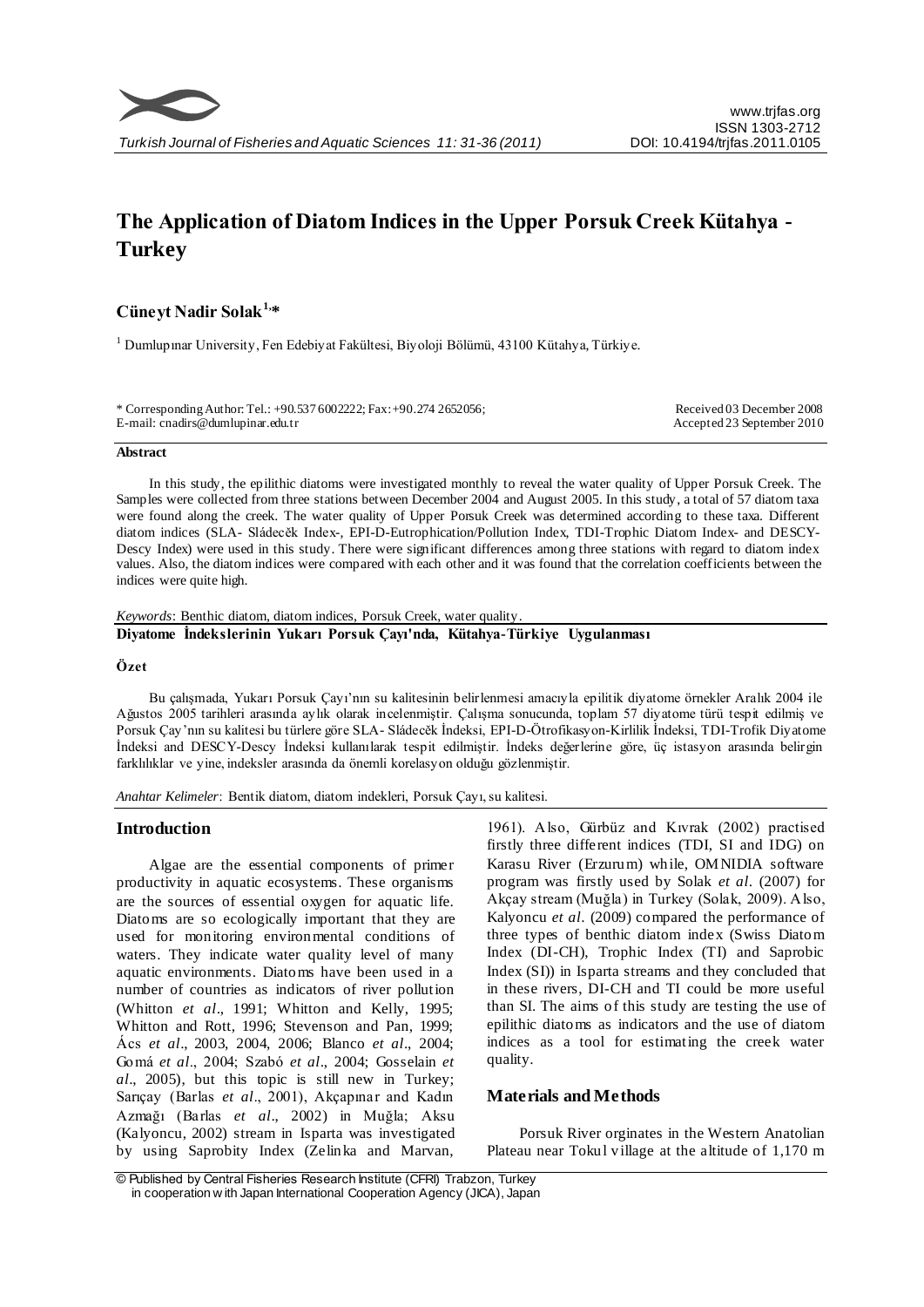and flows eastwards for 435.5 km until it empties into the Sakarya River at the altitude 600 m. The river flows through two big cities, Kütahya and Eskişehir. The river receives the manicipal wastes, wastes from sugar beet factory, fertilizer plants, the magnezite factory, the slaughter house and other industrial establishments from the city of Kütahya and joins the Porsuk Dam. The dam is 140 km from the source of the river (Yıldız, 1987; Çınar *et al*., 1999). In this study, diatom samples were collected monthly from three stations, selected from its source to Porsuk Dam, between December 2003 and August 2004. The 1<sup>st</sup> station (P1) was entrance of Kütahya Province. DSI regulatory was selected as the  $2<sup>nd</sup>$  station (P2). The  $3<sup>rd</sup>$ station (P3) was out side of Kütahya Province towards Porsuk Dam (Figure 1). Diatoms were collected by scraping  $20 \text{ cm}^2$  area stones. They were cleaned with acid  $(HNO<sub>3</sub>)$  and mounted on microscopie for observation with a magnification of 1000X. Three slides were prepared for each site and approximately 200 valves enumerated in each slide to determine the relative abundance of each taxa and identified according to Krammer and Lange-Bertalot (1986, 1988, 1991a, 1991b), Round (1990), Sims (1996) and then DESCY, SLA, TDI and EPI-D were calculated for each station.

## **Diatom Indices**

Zelinka and Marvan (1961) developed an index to assess water quality with algae (among which diatoms);

$$
ID = \begin{array}{c} n \\ \sum\limits_{i=1}^{n} Aj \ . \ Ij \ . \ Vj \ \ / \ \sum\limits_{i=1}^{n} Aj \ . \ Vj \end{array}
$$

with Aj; species abundance, Ij; pollution index of species, Vj; indicative value or stenoecy degree of the species.

The index of Zelinka and Marvan served as a basis for several indices:

1. DESCY index: 5 classes of sensitivity, 106 species are used.

2. TDI index: 5 classes of sensitivity of trophic state and 3 classes of reliability are used. This index is widely used in the United Kingdom, and is part of a suite of techniques used to detect eutrophication in rivers caused by large, predominantly lowland sewage Works.

3. EPI index: the sensitivity of species is an integrated index from 0 to 4, and reliability from 1 to 5.

4. SLA index: 5 classes of sensitivity (from 0 to 4), 323 species are used.

### **Results**

In this study, a total of 57 diatom taxa were identificated belonging to Bacillariophyta (Table 1). The most abundant taxa were *Nitzschia palea*  (Kützing) W. Smith*, Achnanthidium minutissimum* Kützing*, Diatoma vulgaris* Bory*, Cymbella affinis* Kützing and *Planothidium lanceolatum* (Brébisson ex Kützing) Lange-Bertalot. The pollution stituation of Upper Porsuk Creek was determined considering diatom indices. According to TDI value, P1 and P2 stations were II quality while P3 was V quality. EPI values were III quality for P1; were IV quality for P2 and were V quality for P3 station. DESCY values were II quality for P1 and P2 stations, whereas were V quality for P3 station. SLA values were III quality for P1 and P2 stations, but were IV quality for P3 station (Table 2; Figure 2).

There were significant negative correlation between DESCY and other indices (with SLA index (\*\* P<0.01 (n=8)); with TDI and EPI-D indices (\* P<0.05 (n=8)) while, there was no significant correlation between other indices (Table 3).



**Figure 1.** Map of Upper Porsuk Creek and the sampling stations along the creek.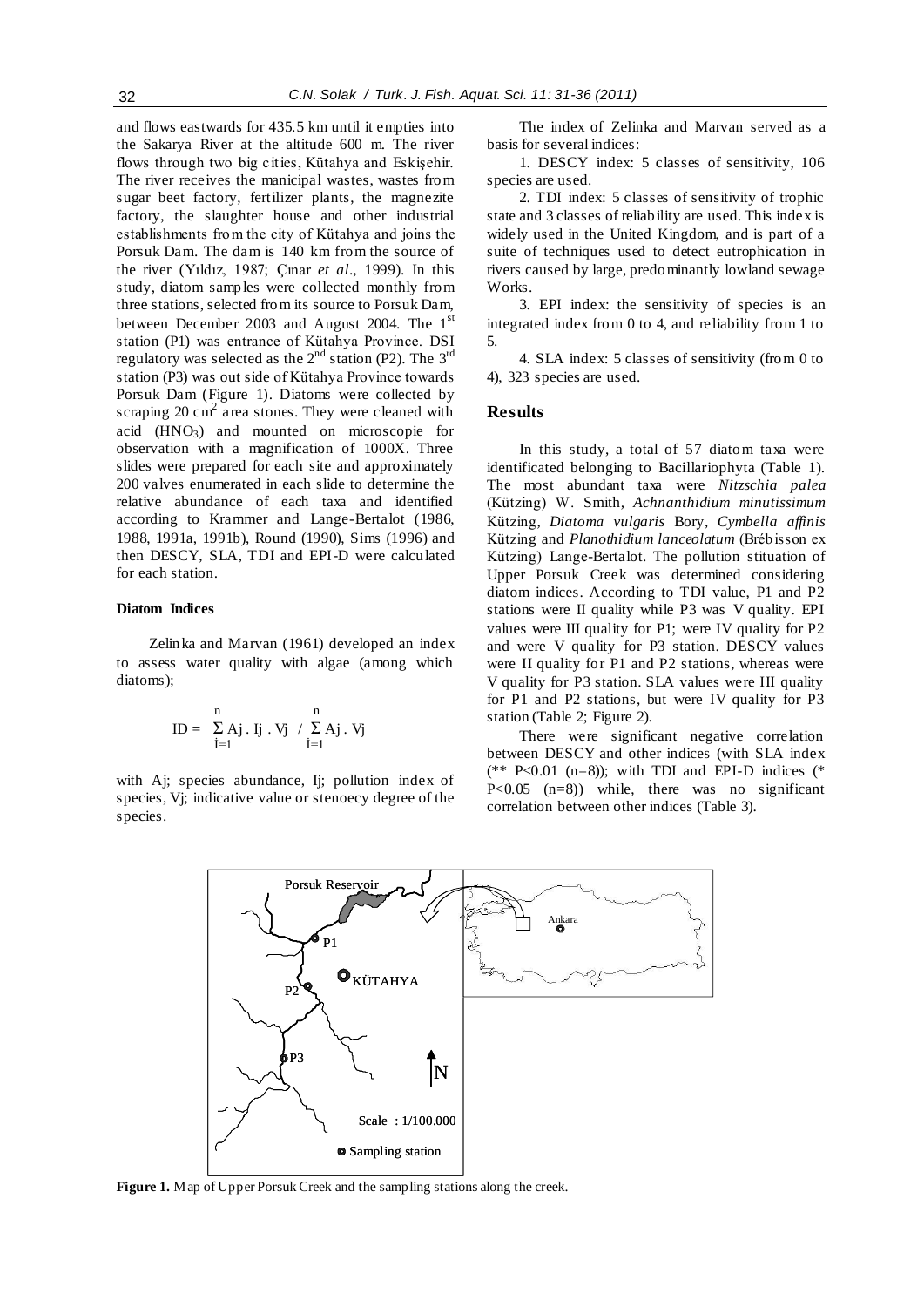### **Table 1.** The List of Upper Porsuk Creek Diatoms

| Phyllum: Bacillariophyta                                        |                                                    |  |  |
|-----------------------------------------------------------------|----------------------------------------------------|--|--|
| Classis: Coscinodiscophyceae                                    | Family: Gomphonemataceae                           |  |  |
| Order: Thalassiosirales                                         | Gomphonema augur Ehrenberg                         |  |  |
| Family: Stephanodiscaceae                                       | Gomphonema minutum (C.Agardh) C.Agardh             |  |  |
| Cyclotella meneghiana Kützing                                   | Gomphonema olivaceum (Hornemann) Brébisson         |  |  |
| Family: Melosiraceae                                            | Gomphonema parvulum (Kützing) Kützing              |  |  |
| Melosira lineata (Dillwyn) C.Agardh                             | Reimeria sinuata (Gregory) Kociolek et Stoermer    |  |  |
| Melosira varians C.Agardh                                       | Family: Rhoicospheniaceae                          |  |  |
| Classis: Bacillariophyceae                                      | Rhoicosphenia abbreviata (Agardh) Lange-Bertalot   |  |  |
| Family: Fragilariaceae                                          | Family: Naviculaceae                               |  |  |
| Diatoma tenuis C. Agardh                                        | Navicula capitatoradiata Germain                   |  |  |
| Ulnaria acus (Kützing) Aboal in Aboal                           | Navicula cari Ehrenberg                            |  |  |
| Ulnaria biceps (Kützing) P. Compére                             | Navicula exigua Gregory                            |  |  |
| Ulnaria ulna (Nitzschia) P. Compére                             | Navicula radiosa Kützing                           |  |  |
| (Kützing) Czarnecki                                             | Navicula tripunctata (O.F.Müller) Bory             |  |  |
| Order: Achnanthales                                             | Navicula veneta Kützing                            |  |  |
| Family: Achnanthidiaceae                                        | Family: Pinnulariaceae                             |  |  |
| Achnanthidium minutissimum (Kützing) Czarnecki                  | Pinnularia viridis (Nitzsch) Ehrenberg             |  |  |
| Planothidium lanceolatum (Brébbisson ex Kützing) Lange-Bertalot | Family: Pleurosigmataceae                          |  |  |
| Family: Cocconeidaceae                                          | Gyrosigma sciotense (W.Sç Sullivant) Cleve         |  |  |
| Cocconeis pediculus Ehrenberg                                   | Family: Sellaphoraceae                             |  |  |
| Cocconeis placentula Ehrenberg                                  | Fallacia pygmaea (Kützing) A.J.Stickle et D.G.Mann |  |  |
| Order: Bacillariales                                            | Sellaphora pupula (Kützing) Mereschkowsky          |  |  |
| Denticula elegans Kützing                                       | Family: Stauroneidaceae                            |  |  |
| Nitzschia amphibia Grunow                                       | Craticula cuspidata (Kützing) D.G. Mann            |  |  |
| Nitzschia dissipata (Kützing) Grunow                            | Family: Rhopalodiaceae                             |  |  |
| Nitzschia flexa Schumann                                        | Rhopalodia gibberula (Ehrenberg)O.Müller           |  |  |
| Nitzschia incrustans Grunow                                     | Family: Surirellaceae                              |  |  |
| Nitzschia linearis (Agardh) W. Smith                            | Campylodiscus hibernicus Ehrenberg                 |  |  |
| Nitzschia palea (Kützing) W. Smith                              | Cymatopleura elliptica (Brébisson) W. Smith        |  |  |
| Nitzschia recta Hantzsch ex Rabenhorst                          | Cymatopleura solea (Brébisson) W. Smith            |  |  |
| Nitzschia sigmoidea (Nitzsch) W. Smith                          | Surirella angusta Kützing                          |  |  |
| Nitzschia subacicularis Hustedt                                 | Surirella ovata Kützing                            |  |  |
| Nitzschia sublinearis Hustedt in Schmidt                        | <i>Surirella ovalis</i> Brébisson                  |  |  |
| Nitzschia vermicularis (Kützing) Hantzsch in Rabenhorst         | Surirella robusta Ehrenberg                        |  |  |
| Tryblionella apiculata Gregory                                  | Order: Thallassiophy sales                         |  |  |
| Family: Cymbellaceae                                            | Family: Catenulaceae                               |  |  |
| Cymbella affinis Kützing                                        | Amphora ovalis (Kützing) Kützing                   |  |  |
| Cymbella aspera (Ehrenberg) H.Peragello                         | Amphora pediculus (Kützing) Grunow ex Schmidt      |  |  |
| Cymbella helvetica Kützing                                      |                                                    |  |  |
| Cymbella tumidula Grunow                                        |                                                    |  |  |
| Cymbopleura naviculiformis (Auerswald) Krammer                  |                                                    |  |  |
| Encyonema silesiacum (Bleisch) D.G. Mann                        |                                                    |  |  |

| <b>Diatomindices</b> |                                    | <b>Stations</b>                    |                                |
|----------------------|------------------------------------|------------------------------------|--------------------------------|
|                      | P <sub>1</sub>                     | P2                                 | P3                             |
| TDI                  | II $(39)$                          | II $(44.5)$                        | V(121.3)                       |
| EPI                  | III(1.55)                          | IV $(1.81)$                        | V(2.01)                        |
| <b>DESCY</b>         | Fairly good quality<br>II $(4.06)$ | Weakly good quality<br>II $(4.01)$ | Moderately polluted<br>V(1.81) |
|                      | Slight pollution                   | Slight pollution                   | Very heavy pollution           |
| <b>SLA</b>           | III(1.92)                          | III (2.02)                         | IV $(2.48)$                    |
|                      | Low polluted                       | Low pollluted                      | Critical polluted              |

**Table 2.** Water Quality Values of Upper Porsuk Creek According to Different Diatom Indices

# **Discussions**

Whereas members of *Nitzschia* genus were the highest density among the genera, other high membered genera were *Navicula* and *Cymbella*. According to Kalyoncu (1996), *Cymbella* was the most intense genera in respect of species number after this genus, *Nitzschia, Navicula* and *Gomphonema*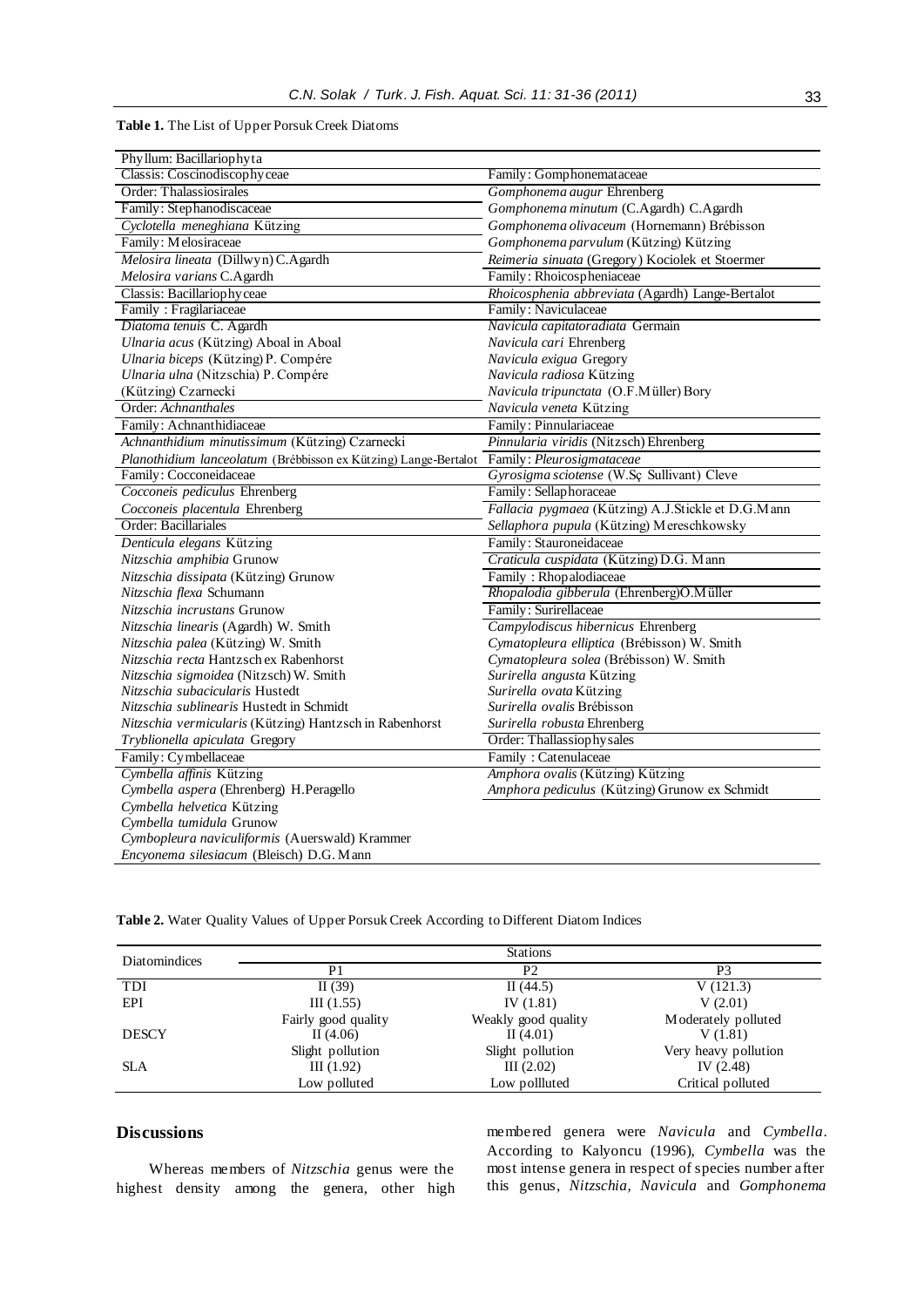

Figure 2. Changes in the diatom indices at three sampling sites along the creek.

**Table 3.** Canonical correlation coefficients between physical-chemical variables of water at sampling sites of Upper Porsuk Creek

|              | TDl      | EPI-D    | DESCY    | м |
|--------------|----------|----------|----------|---|
| <b>TDI</b>   |          |          |          |   |
| EPI-D        | 0.593    |          |          |   |
| <b>DESCY</b> | $-0.636$ | $-0.661$ |          |   |
| <b>SLA</b>   | 0.542    | 0.556    | $-0.825$ |   |

were other high members in Isparta Creek. Yıldız and Özkıran (1991) reported that the species of *Navicula, Nitzschia, Cymbella, Surirella, Gomphonema* and *Pinnularia* were the most abundant in Kızılırmak River. Also, Barlas *et al*. (2001) had reported a similar result in Sarıçay Creek.

*Diatoma tenuis* C. Agardh*, Achnanthidium minutissimum* and *Gomphonema olivaceum*  (Hornemann) Brebbisson were the most dominant taxa in the  $1<sup>st</sup>$  station. Gürbüz and Kıvrak (2002) had found *Cymbella affinis* and *Achnanthidium minutissimum* especially in unpolluted areas, upper basin of streams, so these taxa were sensitive-organic pollution taxa (Nather Khan, 1990; Kelly, 1998; Kwandrans *et al*., 1998; Gómez and Licursi, 2001; Steinberg and Schiefele, 1988; Solak *et al*., 2005; Solak *et al*., 2007). Krstić *et al*. (1999) reported that, *Gomphonema olivaceum* was a typical taxon of α-βmesosaprobic condition. *Achnanthidium minutissimum* and *Nitzschia linearis* W. Smith were the most abundant taxa in the  $2<sup>nd</sup>$  station. According to Cox (1996), *Nitzschia linearis* was found commonly in β-α-mesosaprobic condition. *Nitzschia palea, Melosira varians* C. Agardh*, Navicula capitatoradiata* Germain*, Craticula cuspidata* (Kützing) D.G. Mann and *Nitzschia dissipata*  (Kützing) Grunow were the most abundant taxa in the  $3<sup>rd</sup>$  station. Among these taxa, the dominance value of *Nitzschia palea*, resistant to organic pollution (Lange-Bertalot, 1978, 1979a, 1979b; Descy, 1979; Barlas, 1988; Steinberg and Schiefele, 1988; Klee, 1991; Kelly, 1998), was less than 1% in the  $1<sup>st</sup>$  and  $2<sup>nd</sup>$ stations while higher than  $52\%$  in the  $3<sup>rd</sup>$ . According to Cox (1996), this taxon was found in α-mesosaprob to polysaprobic condition. Another dominant taxon was *Melosira varians*. According to the same author, this taxon was dominant especially in eutrophic waters. According to Krstić *et al*. (1999), *Nitzschia dissipata* was found in α-β-mesosaprobic and *Navicula capitatoradiata* in β-α-mesosaprobic condition. Also, another important result from this station was that *Planothidium lanceolatum* was only found in this station.

According to diatom indices, water quality levels were found different between stations. When considering the TDI index, P1 and P2 were under eutrophication threat while P3 was eutrophic, very polluted and approximately three time higher eutrophied than other stations. According to the EPI-D index, P1 revealed fairly good quality while P2 was weakly good quality while P3 was in a moderately polluted quality. According to the DESCY index, P1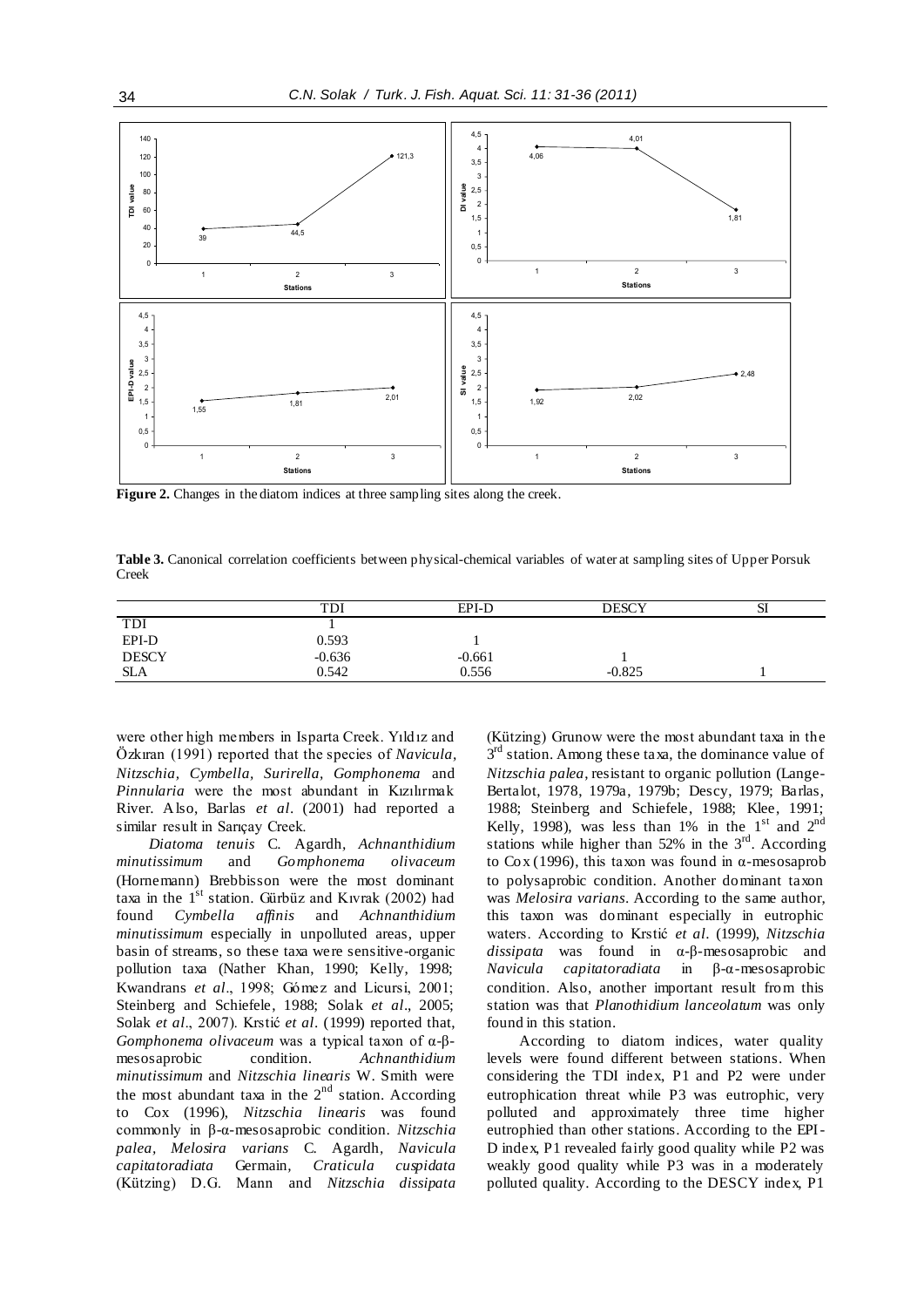and P2 were slightly polluted but P3 was very heavily polluted and there were some dominant taxa in the community at this station. The SLA index showed low pollution in P1 and P2 but a critical pollution stituation in P3.

In conclusion, the dominance of identified taxa revealed different positions among the stations in which some taxa were dominant in the upper sections of the creek while others were dominant in the lower parts. Also, according to diatom indices, water quality levels were found in different levels between stations. According to author's opinion, these differencies resulted from the alteration of diatom communities in the indices. Water quality monitoring based on diatom indices is still a new topic in Turkey; and will be getting more improved with new the research in the near future. For this reason, by doing more and more studies using the indices, I think that we can restructure the current monitoring procedures with respect to aquatic organisms like diatoms. Pollution in the creek increased throughtout the course according to the indices values.

## **References**

- Ács, É., Szabó, K., Kiss, K.T. and Hindák, F. 2003. Benthic algal investigations in the Danube River and some of its main tributaries from Germany to Hungary. Biologia, 58: 545-554.
- Ács, É., Szabó, K., Tóth, B. and Kiss, K.T. 2004. Investigation of benthic algal communities, especially diatoms of some Hungarian Streams in connection with reference conditions of the Water Framework Directives. Acta Botanica Hungarica, 46(3-4): 255– 277.
- Ács, É., Szabó, K., Kiss, Á.K., Tóth, B., Záray, G.Y. and Kiss, K.T. 2006. Investigation of epilithic algae on the River Danube from Germany to Hungary and the effect of a very dry year on the algae of the River Danube. Arch. Hydrobiol. Suppl. Large Rivers, 16: 389-417.
- Barlas, M. 1988. Limnologische untersuchungen ander Fulda unter besonderer berücksichtigung der fischparasiten, Ihrer Wirtsspektren und der Wassergüte. Dissertation. PhD Thesis. Üniversität Kassel.
- Barlas, M., Mumcu, F., Dirican, S. and Solak, C.N. 2001. Sarıçay (Muğla-Milas)'da yaşayan epilitik diatomların su kalitesine bağlı olarak incelenmesi. IV. Ulusal Ekoloji ve Çevre Kongresi Bildiri Kitabı: 313-322.
- Barlas, M., Mumcu, M.F., Solak, C.N. and Çoban, O. 2002. Akçapınar Deresi ve Kadın Azmağı Deresi (Muğla) Epilitik Alg Florasının Su Kalitesine Bağlı Olarak İncelenmesi. 4-7 Eylül, Malatya VI. Ulusal Biyoloji Kongresi.
- Blanco, S., Ector, L. and Bécares, E. 2004. Epiphytic diatoms as water quality indicators in Spanish Shallow Lakes. Vie Milieu, 54(2-3): 71-79.
- Cox, E.J. 1996. Identification of Freshwater Diatoms From Live Material. Chapman & Hall, London, 158 pp.
- Çınar, A.G., Sarı, M., Sarıdağ, C. and Çetin, C. 1999 Kütahya İli Çevre Durum Raporu. Kütahya: Sağlık Bakanlığı, Kütahya Valiliği, İl Sağlık Müdürlüğü Yayını.
- Descy, J.P. 1979. A new approach to water quality estimating using diatoms. Nova Hedwigia, 64: 305- 323.
- Gomá, J., Ortiz, R., Cambra, J. and Ector, L. 2004. Water quality evaluation in Catalonian Mediterranean Rivers using epilithic diatoms as bioindicators. Vie Milieu, 54(2-3): 81-90.
- Gosselain, V., Coste, M., Campeau, S., Ector, L., Fauville, C., Delmas, F., Knoflacher, M., Licursi, M., Rimet, F., Tison, J., Tudesque, L. and Descy, J.P. 2005. A large-scale stream benthic diatom database. Hydrobiologia, 542: 151-163.
- Gürbüz, H. and Kıvrak, E. 2002. Use of epilithic diatoms to evaluate water quality in the Karasu River of Turkey. J of Environmental Biology, 23 (3): 239-246.
- Gόmez, N. and Licursi, M. 2001. The Pampean Diatom Index (IDP) for assessment of rivers and streams in Argentina. Aquatic Ecology, 35: 173-181.
- Kalyoncu, H. 1996. Isparta Çayı algleri üzerine bir araştırma, MSc. Thesis, Isparta: Süleyman Demirel University.
- Kalyoncu, H. 2002. Aksu Çayı'nın Fiziksel, Kimyasal ve Biyolojik Olarak İncelenmesi. PhD thesis, Isparta: Süleyman Demirel University, 155 pp.
- Kalyoncu, H., Çiçek, N.L., Akköz, C. and Yorulmaz, B. 2009. Comparative performance of diatom indices in aquatic pollution assessment. African Journal of Agricultural Research, 4(10): 1032-1040.
- Kelly, M.G. 1998. Use of the Trophic Diatom Index to monitor eutrophication in rivers. Wat. Res. 32(1): 236-242.
- Klee, O. 1991. Angewandte Hydrobiologie G. Theieme Verlag, 2. neubearbeitete und erweiterte Auflage, Stuttgart-New York, 272 pp.
- Krammer, K. and Lange-Bertalot, H. 1986. Bacillariophyceae, 1. Teil: Naviculaceae. In: H. Ettl, J. Gerloff, H. Heynig and D. Mollenhaues (Eds.), Süßwasserflora von Mitteleuropa, Band 2/1, G. Fischer Verlag, Stutgart, New York, 876 pp.
- Krammer, K. and Lange-Bertalot, H. 1988. Bacillariophyceae, 2. Teil: Bacillariaceae, Epithemiaceae, Surirellaceae. In: H. Ettl, J. Gerloff, H. Heynıg, and D. Mollenhaues (Eds.), Süßwasserflora von Mitteleuropa, Band. 2/2, G. Fischer Verlag, Stutgart, New York.
- Krammer, K. and Lange-Bertalot, H. 1991a. Bacillariophyceae, 3. Teil: Centrales, Fragilariaceae, Eunotiaceae. In: H. Ettl, J. Gerloff, H. Heynig and D.<br>Mollenhaues (Eds.), Süßwasserflora von Mollenhaues (Eds.), Süßwasserflora von Mitteleuropa, Band. 2/3, G. Fischer Verlag, Stutgart, New York, 576 pp.
- Krammer, K. and Lange-Bertalot, H. 1991b. Bacillariophyceae, 4. Teil: Achnanthaceae. Kritische Erganzungen zu Navicula (Lineolatae) und Gomphonema. In: H. Ettl, J. Gerloff, H. Heynig and D. Mollenhaues (Eds.), Süßwasserflora von Mitteleuropa, Band 2/4, G. Fischer Verlag, Stutgart, New York, 437 pp
- Krstić, S., Levkov, Z. and Stojanovski, P. 1999. Saprobiological characteristics of diatoms microflora in river ecosystems in the Republic of Macedonia as a parameter for determiation of the intensity of anthropogenic influence. In: J. Prygiel, BA. Whitton, J. Bukowska (Eds.), Use of Algae for Monitoring Rivers III. Douai: 145-153.
- Kwandrans, J.P., Elorenta, B., Kawecka, K. and Wojtan, K.